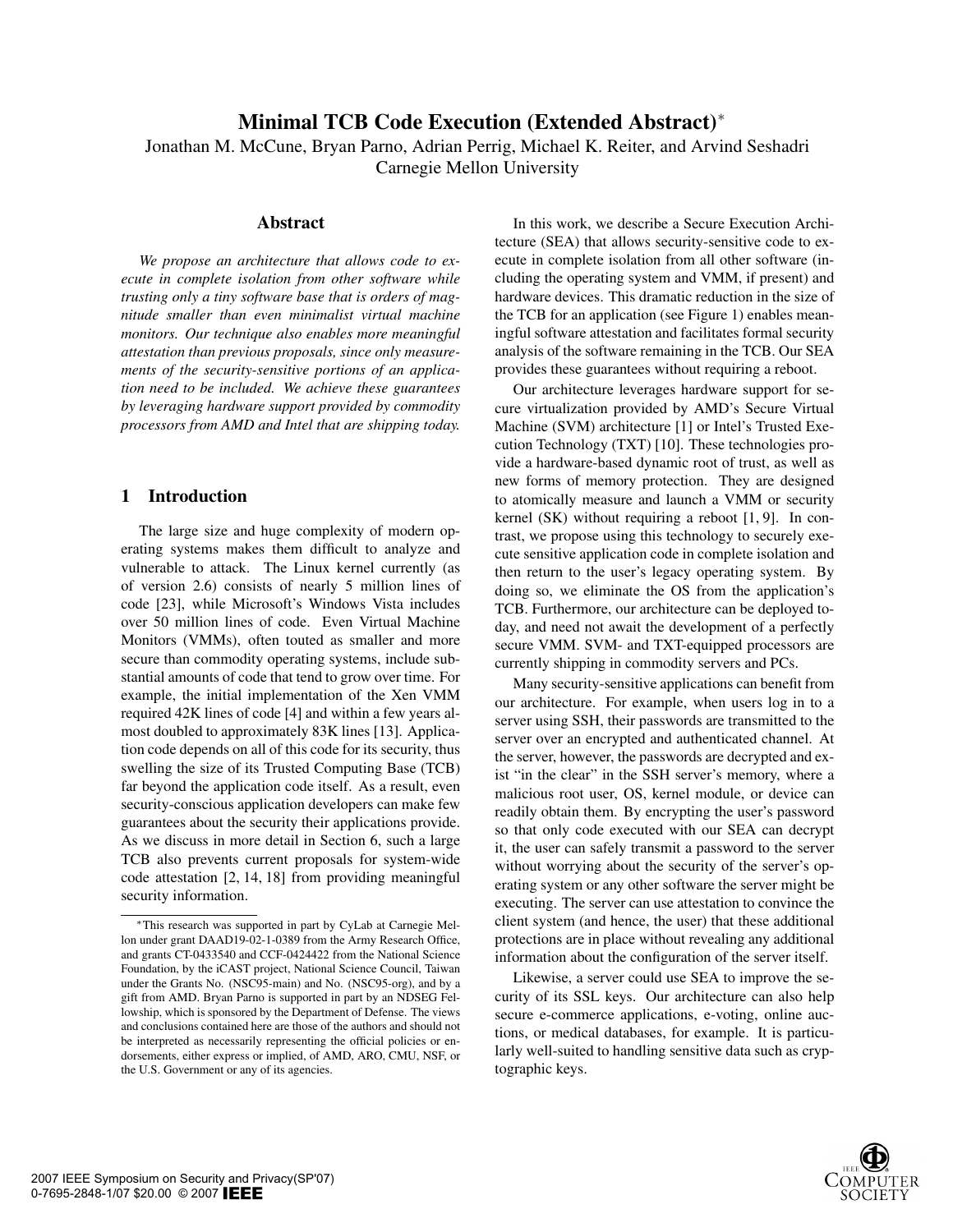

**Figure 1.** *The figure on the left illustrates a traditional architecture, with an application that executes a segment of sensitive code (C). The figure on the right demonstrates the use of our architecture to execute the sensitive code. The shaded portions represent the components that must be trusted in each scenario. The secure loader block (SLB) consists of the securitysensitive code plus a tiny amount of shim code.*

# **2 Background**

Our architecture requires hardware security features which have recently come to market. We provide a brief introduction to the relevant hardware features.

# 2.1 Late Launch

Processors with AMD's SVM or Intel's TXT include the ability to use a *late launch* command to create a dynamic root of trust. In this work, we will focus on AMD's SVM technology, but Intel's TXT-enabled processors behave similarly. SVM includes a processor instruction, *SKINIT*, that takes a *secure loader block* (SLB) defined by a physical start address and a length up to 64KB as an argument. The *SKINIT* instruction enables various hardware-level protections for the SLB, transmits a copy of the SLB to the system's TPM so that it can be measured (hashed) into PCR 17, and then begins to execute the SLB [1]. The hardware protections disable interrupts, prevent DMA access to the SLB, and even prohibit access by hardware debuggers attached to the motherboard.

# 2.2 Resettable PCRs and TPM v1.2

The specification for version 1.2 TPMs [21] includes several new features. The most important feature for our work is the inclusion of dynamically resettable platform configuration registers (PCRs). On v1.1b TPMs, the value in a PCR can be reset only by rebooting the computer. With v1.2 TPMs, certain registers (currently PCRs 17–22) can be reset under carefully controlled circumstances. For example, the *SKINIT* instruction will reset the value of PCR 17 to zero before extending it with the measurement of the SLB. Note that PCR 17 assumes a default value of twenty bytes of 0xff when a system first boots. This allows a remote verifier to distinguish between code run using *SKINIT* and code run immediately after a reboot, which is necessary since any code that can access the TPM can extend PCRs. Thus, a system using a v1.2 TPM can attest to the fact that the *SKINIT* instruction was executed with a particular SLB.

### 2.3 Attestation

Systems equipped with a TPM can generate attestations, which are digitally signed aggregates of a TPM's PCR values. The TPM uses a private Attestation Identity Key (AIK) to produce signatures, which remote parties can verify using the corresponding public AIK.

# **3 Problem Definition**

In this section, we summarize the goals for our architecture and describe the adversaries we seek to thwart.

# 3.1 Goals

Below, we enumerate the goals for our architecture:

- **Isolation.** Isolate security-sensitive code execution from all other code and devices on the system, including the operating system.
- **Provable Protection.** Convince a remote party that the security-sensitive code executed with the proper protections.
- **Meaningful Attestation.** Provide meaningful attestations that include measurements of exactly the security-sensitive code and its inputs and outputs, and nothing else. This provides the dual advantages of giving the verifier a tractable verification task (in the sense of actually deriving meaning from the measurements, as opposed to learning only that millions of lines of code were executed), and leaking as little information as possible about the remaining software state on the attesting system (since it is not security-relevant).
- **Minimal Mandatory TCB.** Minimize the amount of software that must be trusted. While a particular application may need additional functionality added to its TCB, e.g., to display an image on the screen, the amount of code that every application must include in its TCB should be minimized.

The original design for AMD and Intel's new technology called for the initiation of a "secure" VMM following the *SKINIT* instruction [9]. While this approach achieves our first two goals, it only partially achieves the goal of Meaningful Attestation, and it fails to provide a Minimal Mandatory TCB. All applications must completely trust the VMM which increases the size of the TCB and reduces the usefulness of software attestation.

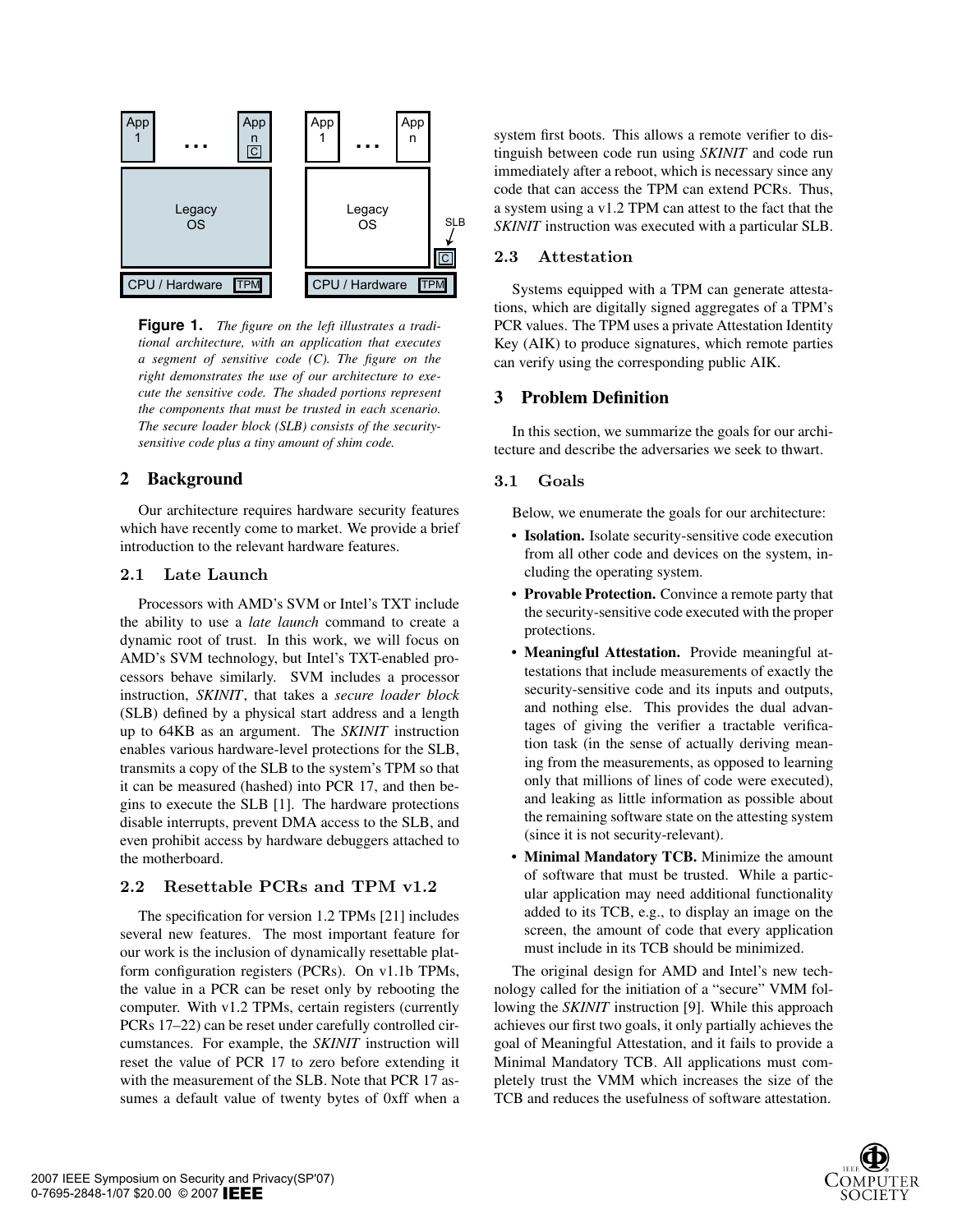# 3.2 Adversary Model

In designing our architecture, we allow the adversary the ability to run arbitrary code on the targeted computer. The adversary can control the operating system, devices that use DMA (direct memory access), and invoke *SKINIT* on SLBs of its choosing. Like the Trusted Computing Group's specification for the TPM [21], we allow the adversary to launch simple hardware attacks, such as power cycling the machine at arbitrary times, but we assume she cannot use highly sophisticated attacks, e.g., monitoring and modifying communications on the high-speed bus between the CPU and main memory. Note that the comparatively low-speed bus between the CPU and the TPM employs a special protocol designed to thwart snooping [21].

# **4 Secure Execution Architecture**

Below, we describe the design for our architecture. Due to space constraints, we limit the discussion to a high-level overview. We also describe various extensions that can enhance the basic functionality.

# 4.1 High-level Design

Using AMD SVM and a v1.2 TPM, we show how to execute a small piece of code, which we call a Piece of Application Logic (PAL). The PAL is executed with much stronger isolation guarantees than modern operating systems can provide, while minimizing the amount of additional code that must be trusted. The PAL is protected from all software running on the system, from all of the peripherals installed on the PC, and even from hardware debuggers attached directly to the motherboard. At present, the application programmer must provide all of the code that will compose the PAL, though, as we discuss in Section 6, a variety of techniques exist to automate this process. The operating system must carefully consider which PALs it wishes to execute (for example, by performing its own measurement before invoking *SKINIT*), since by default a PAL has considerable power. We discuss techniques for limiting this power in Section 6.

In our system, instead of using the *SKINIT* instruction to launch a new VMM or SK and wipe out all previous execution state (cf., Sec. 15.26.6 of [1]), we preserve the current execution environment, invoke the *SKINIT* instruction with the PAL as a parameter, and then resume the legacy OS once the PAL terminates. Below, we describe this process in more detail.

**Invoking the PAL.** In order to execute a PAL with our enhanced protection guarantees, code operating at ring 0 (e.g., a kernel module) must first save the state of the current execution environment to a well-known

location. This includes the base address of the page tables, global and local descriptor tables (if present), interrupt descriptor tables, the task register contents, extended features register (EFER) contents, and certain bits in the EFLAGS register. On a multi-CPU system, *SKINIT* must be executed by the bootstrap processor (BSP). First, however, the OS must deschedule all application processors (APs) and send each one an INIT inter-processor-interrupt (IPI) so that they enter a halted state [1]. The binary for the PAL is then passed as a parameter to the invocation of the *SKINIT* instruction. Note that although the OS invokes the PAL, the OS need not be trusted for the PAL to execute securely. Once the PAL starts to execute, the OS cannot tamper with the execution environment or monitor it in any way. The CPU and TPM guarantee that a legitimate PAL's secrets cannot be read by a modified PAL.

**The Secure Execution Environment.** The invocation of the *SKINIT* instruction automatically resets the TPM's PCRs 17–22 and extends PCR 17 with the hash of the PAL. A tiny shim layer of system code (consisting of a few hundred lines of code) extends PCR 18 with the input parameters to the PAL and jumps to the beginning of the PAL. Note that the PAL and the shim combine to form the SLB, and thus both are included in the measurement performed by the *SKINIT* instruction. While the PAL executes, it enjoys all of the protections described in Section 2.1: protection from DMA, protection from software executing on other processors, and even protection from hardware debuggers. When the PAL terminates, it jumps back to the tiny code shim to begin resuming the OS.

**Resuming the OS.** After the execution of the PAL completes, the tiny shim of code erases all traces of the PAL's execution. It overwrites any memory used, clears values stored in the registers and flushes the processor's caches. The shim also extends PCR 18 with the output values from the PAL, and then extends both PCR 17 and 18 with a known public value to signal the termination of the PAL in subsequent attestations. This prevents untrusted code from claiming that any values it extends into PCRs 17 or 18 were actually generated by the PAL. The shim then restores the state of the original OS from the standard location at which it was stored before the invocation of *SKINIT*. Finally, it resumes execution of the original OS. On a multi-CPU system, the OS sends each application processor (AP) a Startup IPI and reschedules it.

# 4.2 Extensions

While we have described the basic processes for achieving strong isolation, we also suggest a number of extensions to this basic functionality.

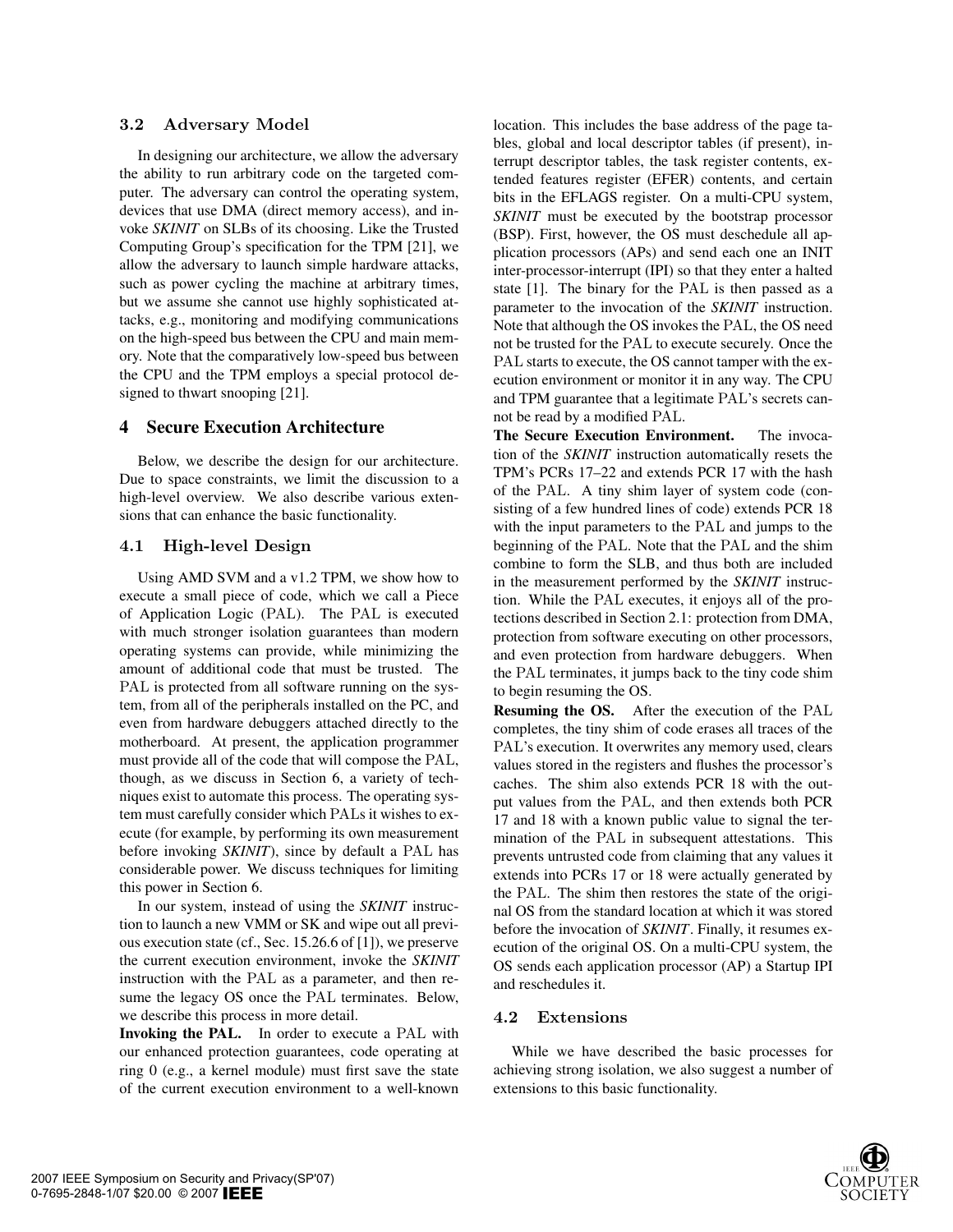**Attestation.** In many scenarios, the computer (or *attestor*) performing the security-sensitive operations would like to convince a remote *verifier* that the operation was performed using our SEA. For example, in our SSH-password example, the server would like to convince the client that her password will be handled by a specific piece of trusted code executing with the protections offered by our architecture.

To provide such an attestation, the attestor executes the PAL as described above. When the legacy OS resumes, it can request a quote of PCRs 17 and 18 from the TPM. It must also provide the TPM with a nonce from the verifier, which provides freshness and replay prevention. The TPM will produce a signature over the nonce and the values stored in the PCRs. Using the TPM's AIK (Attestation Identity Key), the verifier can check the authenticity of the quote, and use its knowledge of the PAL and its inputs and outputs to verify that the values in PCRs 17 and 18 correspond to their expected values. Thus, the verifier can be satisfied that the PAL ran with the appropriate protections, even though the quote itself was requested from the TPM by the untrusted OS.

**Multiple Invocations.** While some PALs may only require one invocation (e.g., generating a user's SSH keypair), many applications may require multiple invocations. For example, an SSL server might wish to use a PAL that creates a public keypair and then on future invocations uses that keypair to establish an SSL connection. Multiple invocations can also be used to break a long-running PAL into shorter pieces, thus achieving a rough form of cooperative multi-tasking with the OS.

A PAL can secure data between invocations by using the TPM to seal its data under the value of PCR 17 (ensuring the data will be available only when PCR 17 contains this value). Since PCR 17 is reset by the *SKINIT* instruction and then immediately extended with the hash of the PAL, only a future invocation of the same PAL using *SKINIT* can produce the same value for PCR 17. Thus, no other PALs will be able to access its secrets.

A PAL can even choose to seal its secrets so that a different PAL can access them. For instance, a keygeneration PAL might seal the resulting keys so that a separate key-usage PAL could access them. This can be accomplished by having the first PAL seal its secrets under the value of PCR 17 that would result from resetting the PCR and then extending it with a measurement (hash) of the second PAL.

**Secure Communication.** Remote parties may wish to communicate securely with a PAL executing on another machine. By creating a secure channel between the PAL and the remote party, the secrecy and integrity of information passed between them can be protected, even if all of the other software on the host has been compromised.

We need not include communication software (such as network drivers) in the PAL's TCB, since we can use multiple invocations of a PAL to process data from the remote party while letting the untrusted OS manage the encrypted network packets.

Figure 2 illustrates a protocol for securely conveying a public key from the PAL to a remote party. This protocol is similar to one developed at IBM for linking remote attestation to secure tunnel endpoints [8]. The PAL generates a keypair  $\{K_{\text{PAL}}, K_{\text{PAL}}^{-1}\}$  within its secure execution environment. It seals the private key  $K_{\text{PAL}}^{-1}$  under the value of PCR 17 so that only the identical PAL invoked in the secure execution environment can access it. Note that the PAL developer may extend other application-dependent data into PCR 17 before sealing the private key. This ensures the key will be released only if that application-dependent data is present.

The nonce value sent by the remote party for the TPM quote operation is also provided as an input to the PAL for extension into PCR 18. This provides the remote party with a different freshness guarantee: that the PAL was invoked in response to the remote party's request. Otherwise, a malicious OS may be able to fool multiple remote parties into accepting the same public key.

As with all output parameters, the public key  $K_{\mathrm{PAL}}$ is extended into PCR 18 before it is output to the application running on the untrusted host. The application generates a TPM quote over PCRs 17 and 18 based on the nonce from the remote party. The quote allows the remote party to determine that the public key was indeed generated by a PAL running in the secure execution environment. The remote party can use the public key to create a secure channel to future invocations of the PAL.

# **5 Open Problems**

While our architecture meets the goals from Section 3.1, a number of challenges remain.

**Malicious or Malfunctioning PALs.** In this work, we have primarily focused on a scenario in which the PAL is trusted, but the OS or other applications may be subverted. However, a malicious (or malfunctioning) PAL poses a threat to a legitimate OS, since by default, the PAL has access to the entire memory contents of the system and need not return control to the OS. Thus, without further protections in place, a legitimate OS should launch only PALs it trusts.

Several methods exist by which a legitimate OS could gain confidence in the trustworthiness of a PAL. For example, since each PAL should be relatively small, it may be possible to apply various formal analysis techniques [6] to gain confidence in it. Alternately, the OS could require each PAL to be accompanied by a proof of its safety [15].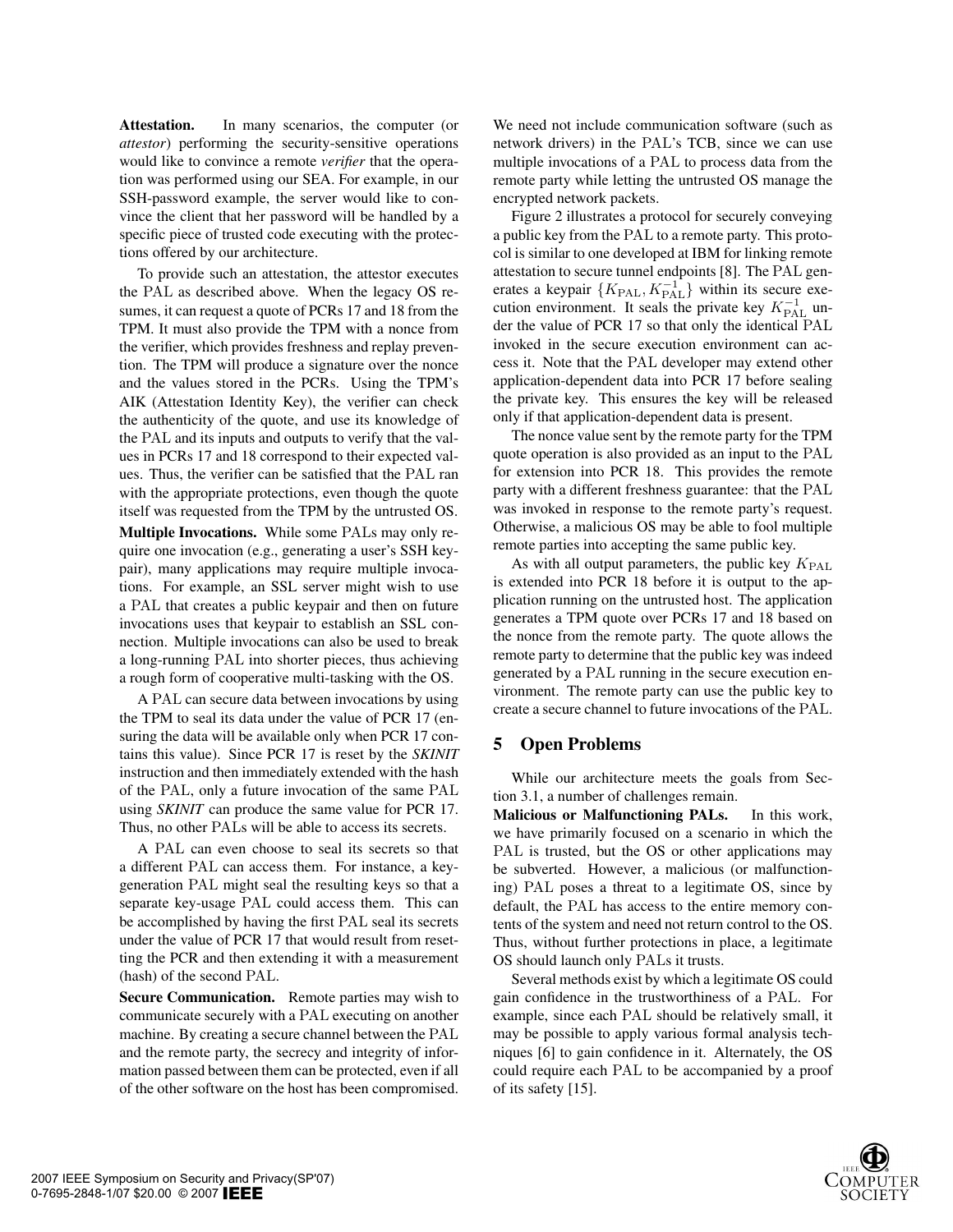| Remote                               | has $AIK$ <sub>server</sub> .                        |
|--------------------------------------|------------------------------------------------------|
| Party (RP):                          | expected hash(PAL $   \text{shim}) = \hat{H}$        |
| RP:                                  | generate nonce                                       |
| $RP \rightarrow App:$                | nonce                                                |
| $App \rightarrow PAL: \textit{none}$ |                                                      |
| PAL:                                 | extend $(PCR18, none)$                               |
|                                      | generate $\{K_{\text{PAL}}, K_{\text{PAL}}^{-1}\}$   |
|                                      | extend( $PCR18, h(KPAL)$ )                           |
|                                      | seal( $PCR17, K_{\text{PAL}}^{-1}$ )                 |
|                                      | extend( $PCR17, \perp$ )                             |
|                                      | extend( $PCR18, \perp$ )                             |
| $PAL \rightarrow App: K_{PAL}$       |                                                      |
| App:                                 | $q \leftarrow \text{quote}(none, \{17, 18\})$        |
| $App \rightarrow RP: q, K_{PAL}$     |                                                      |
| RP:                                  | if $(\neg Verify(AIK_{server}, q, nonce)$            |
|                                      | $\vee$ q.PCR17 $\neq h(h(0  H)  \perp)$              |
|                                      | $\vee$ q.PCR18 $\neq$                                |
|                                      | $h(h(h(0  \text{nonce})  h(K_{\text{PAL}}))  \perp)$ |
|                                      | ) then abort                                         |
| RP:                                  | has authentic $K_{\text{PAL}}$                       |
|                                      | knows server ran SEA                                 |

**Figure 2.** *Protocol to generate and convey the public key* KPAL *to a remote party (RP). Note that the messages between the application (App) and the* PAL *can safely travel through the untrusted portion of the application and the OS kernel.* ⊥ *denotes a well-known value which signals the end of extensions performed within the SEA.*

At the cost of a slight expansion in the TCB, we could implement protections to constrain a PAL dynamically and limit the damage it can cause. These controls might take the form of running the PAL in CPU privilege ring 3 (only the shim would execute in ring 0) and using segmentation and/or page table permissions to constrain its memory accesses or employing various forms of software fault isolation [22].

Of course, a malicious PAL could be invoked by an already-compromised OS, potentially bypassing the protections described above. However, since the *SKINIT* instruction is privileged, only code operating at ring 0 can launch a PAL. Since code at that level already controls the entire system, malicious code at ring 0 need not launch a malicious PAL to conduct an attack.

**Slow PALs.** While we envision PALs as small pieces of code that rapidly execute and return, one can imagine the need for longer running PALs. Since we leave the OS suspended while the PAL executes, a long-running PAL may cause the OS to miss large chunks of time. While we have not yet determined all of the effects this might have, it could potentially interfere with I/O or scheduling code in the OS. As discussed in Sec-

tion 4.2, using multiple *SKINIT* invocations to break a long-running PAL into several shorter PALs may alleviate this problem. Determining the modifications necessary to allow the OS to adapt to long-running PALs is a direction for future work.

**Program Separation.** Ideally, the PAL should consist of the minimal amount of code necessary to carry out a security-sensitive task. Rather than including an entire application in the PAL, we would like to separate out only the security-sensitive portion. In the SSH example, we would include the password handling routines, but exclude the portions that encrypt and decrypt network packets. Such program separation can be performed manually [11, 12, 14, 16, 20], but researchers have also developed techniques for automatically decomposing a program into a security-sensitive portion and a less sensitive remainder [3,5,25]. Fortunately, security-sensitive code often involves cryptographic computation that does not rely on sophisticated operating system services and hence it can easily be packaged into a PAL.

**User Interaction.** While much of our early design focuses on a scenario in which a server uses SEA to perform security-sensitive operations with a client computer serving as a remote verifier, SEA could also significantly improve the security of client computers. For example, our architecture would enable an application that allows a user to securely enter her password regardless of what other software or malware might be resident on the PC. However, secure entry is not enough; the user must also be careful not to enter her password into an insecure application. For example, malware might try to convince the user that the secure password application had been launched and thereby capture her password. Thus, we plan to explore techniques for constructing a secure path from a PAL to the user, i.e., convince the user to enter her password or other sensitive information if and only if the secure password application is running.

# **6 Related Work**

Researchers previously achieved some of the properties provided by our architecture using specialized secure coprocessors [11, 24]. While our work does not achieve the same level of physical tamper-resistance, it provides the same strong software guarantees using modern commodity hardware.

Early schemes for attesting to a platform's software state include the entire software stack (e.g., BIOS, bootloader, OS) [2, 14, 18], making it difficult to extract meaningful guarantees from the resulting attestations. Property-based attestation has been proposed [17] as a mechanism for providing meaningful attestations; unfortunately, evaluating software for the various properties of interest remains an open problem.